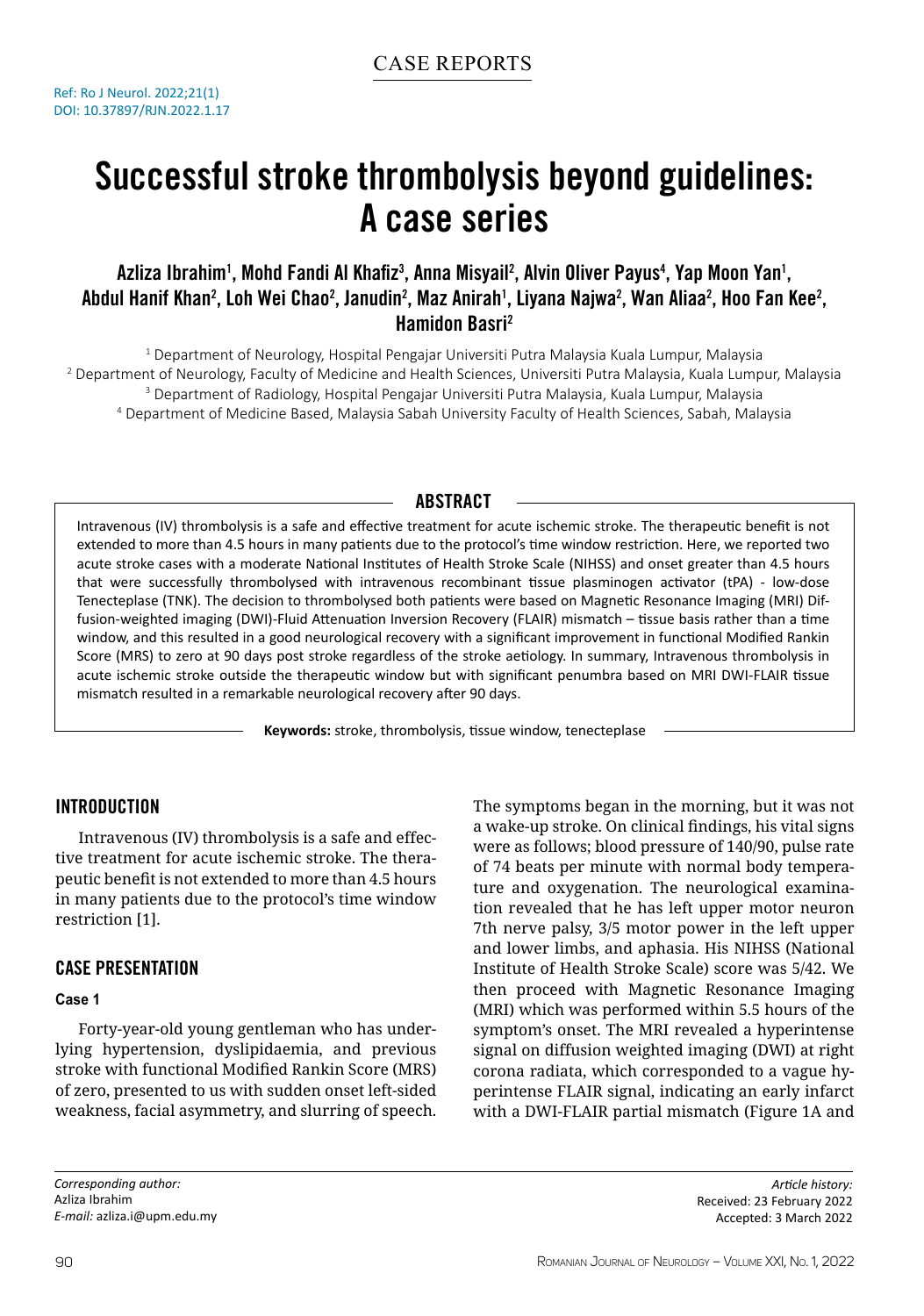1B). Following that, we performed T1-weighted black blood vessel wall imaging (Figure 1C), which demonstrates atherosclerotic plaque enhancement consistent with underlying intracranial atherosclerotic disease and explains the mechanism of artery-to-artery embolus cause of stroke. Intravenous thrombolysis was then commenced with Tenecteplase 0.25 milligram per kilogram (mg/kg), administered at 6.3 hours of stroke. Improvement of NIHSS was seen as early as 12 hours, where his NI-HSS score reduced from 5/42 to 0/42. The risk factors assessment, including electrocardiogram, echocardiogram, Holter, chest X-ray, carotid and transcranial doppler ultrasound, full blood counts and routine chemistry were all unremarkable. Twenty-four hours post thrombolysis, he was started on single antiplatelet- aspirin and subsequently was discharge home. On clinic follow up, at 90 days post stroke, his MRS score remains zero and he was able to meet his own needs without assistance.

#### **Case 2**

Sixty-three-year-old with premorbid functional MRS of zero, diabetes mellitus, hypertension and ischaemic heart disease with previous coronary ar-



FIGURE 1. Hyper intense signal on diffusion weighted imaging (DWI) at right corona radiata (A) and corresponding vague hyper intense FLAIR signal (B) indicating early infarct with DWI-FLAIR partial mismatch. T1-weighted black blood vessel wall imaging (C) shows atherosclerotic plaque enhancement in keeping with underlying intracranial atherosclerotic disease and explain the mechanism of artery-to-artery embolus causing stroke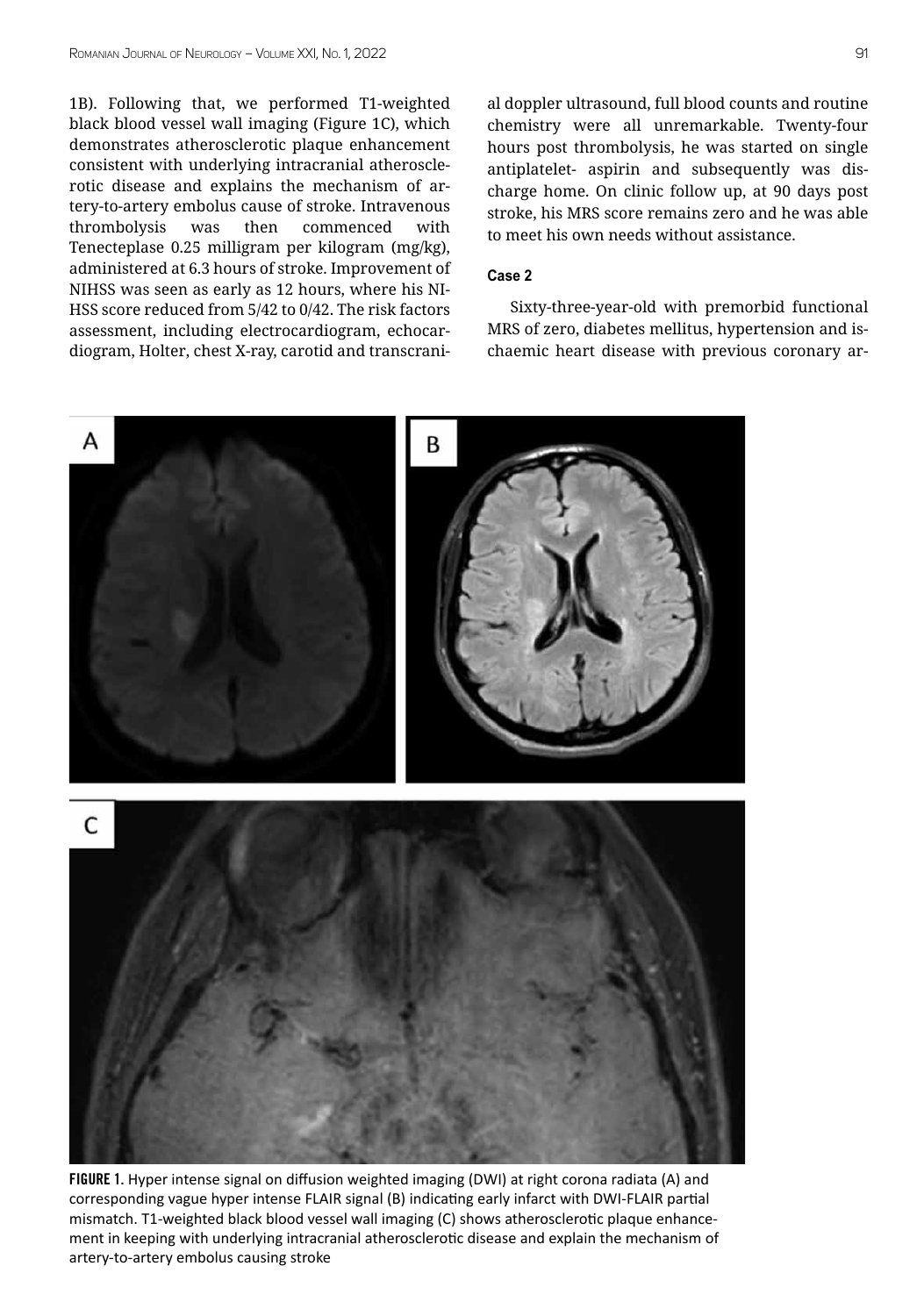tery bypass graft presented with right sided body weakness associated with slurred speech. Rapid assessment of his NIHSS was 14/ 42. Clinically, he has right upper and lower limb hemiparesis with right distal hand hemichorea, right upper motor neuron 7<sup>th</sup> nerve palsy and severe dysarthria. Magnetic Resonance Imaging (MRI) was performed immediately following the clinical assessment, and during the procedure, he developed fast atrial fibrillation (AF), with a heart rate of 140bpm. He was then loaded with intravenous digoxin which successfully reverted the fast AF. The MRI brain showed presence of hyper intense signal on DWI at left middle cerebral artery (MCA) territory with normal FLAIR signal (Figure 2A and 2B) indicating hyperacute infarct with DWI-FLAIR mismatch. The Magnetic Resonance Angiography (MRA) showed no evidence of large vessel occlusion, however there was reduced opacification at M3 segment of left MCA indicating distal vessel occlusion (Figure 2C). He was subsequently thrombolysed with intravenous Tenecteplase (TNK) 0.25 mg/kg, which was given at 5.5 hours of stroke. His NIHSS score reduced from 14/42 to 8/42 at 5 hours post thrombolysis with significant improvement in motor component. Throughout his hospitalisation, he showed a steady improvement, where his NIHSS score further reduced to 0/42 at day 4 post thrombolysis. Repeated non-contrasted -computed tomography (NCCT) brain at 24 hours post thrombolysis revealed no intracranial haemorrhage. On the assessment of stroke risk, he had atrial fibrillation on electrocardiogram, but the echocardiogram was normal. Other imaging studies including carotid and transcranial doppler ultrasound were normal. His blood profile showed elevated Triglyceride (TG) and Low-Density Lipoprotein (LDL), but his haemoglobin A1c (Hba1c) was normal. He was discharged at day 6 post stroke, and he was started on anticoagulant - apixaban 5mg twice daily for lifelong. His MRS score was zero at 90

activities. FIGURE 2. Hyperacute infarct at left parietal lobe showing hyper intense signal on diffusion weighted imaging (DWI) (A) and normal FLAIR signal (B) indicating early infarct with DWI-FLAIR mismatch. Magnetic Resonance Angiography (MRA) shows no evidence of large vessel occlusion(C), however reduced opacification at M3 segment of left MCA indicating distal vessel occlusion.

days post-stroke, and he was able to perform daily

#### **DISCUSSION**

Intravenous recombinant tissue plasminogen activator (tPA) is an internationally recognised evidence-based effective treatment for patients with acute ischaemic stroke (AIS) [2,3]. Recent guidelines

recommended tPA administration in AIS patients who meet the criteria and within the therapeutic time of less than 4.5 hours of stroke onset. Initial treatment time window of 3 hours is expanded to 4.5 hours based on the European Cooperative Acute Stroke Study III [4, 5].The thrombolysis in AIS is based on the rational to salvage the ischaemic brain tissue before cell death established. However, everyone's penumbra differs, owing primarily to collaterals, cortical blood volume and flow reserve, and resistance to ischaemic insults. In view of the various potentially salvageable penumbra, it is feasible that certain numbers of patients could still benefit from delayed intravenous tPA beyond the therapeutic window [6-9] with the use of MRI multimodal imaging to define the tissue penumbra and core infarct. In this case series, we have demonstrated that rapid MRI sequence diffusion-weighted imaging (DWI)- Fluid attenuated inversion recovery (FLAIR) guided intravenous tPA in patients with AIS beyond 4.5 hours resulted in a good neurological recovery regardless of the stroke aetiology and severity. DWI-FLAIR mismatch was defined as the presence of a visible ischaemic lesion on DWI but absence of any corresponding parenchymal hyperintense lesion on the FLAIR. It has a relatively high specificity (71– 93%) and moderate sensitivity (48–62%) for identifying stroke lesions within 4.5 h of onset [10-14]. To the best of our knowledge, the earlier trial known as the WAKE-UP TRIAL found that patients with wakeup stroke who received intravenous tPA based on a substantial MRI DWI-FLAIR mismatch had a significantly better functional outcome than placebo after 90 days [15]. Similarly, MR WITNESS trial demonstrated that Intravenous thrombolysis within 4.5 hours of symptom discovery in patients with unwitnessed stroke selected by quantitative mismatch of MRI DWI- FLAIR who are beyond the recommended time windows, is safe. This was a phase 2a multicenter trial that used alteplase (0.9 mg/kg) in patients with unknown stroke onset and DWI-FLAIR mismatch 4.5–24 h from last known well, and the results revealed that 39 percent of patients who were treated with intravenous tPA had a modified Rankin Scale (mRS) between 0 and 1 at 90 days [16]. Another phase 3 study, the EXTEND trial showed that the used of alteplase between 4.5 and 9 hours or awoke in ischaemic stroke with salvageable brain tissue resulted in a higher percentage of patients with no or minor neurologic deficits compared to placebo. To the best of our understanding, the current recommendation of 4.5 hours therapeutic window is based on a meta-analysis of trials that used a NCCT for the selection of patients [17]. In comparison, we chose to provide intravenous tPa to our patients based on an MRI DWI-FLAIR mismatch – tissue basis rather than a time window, and this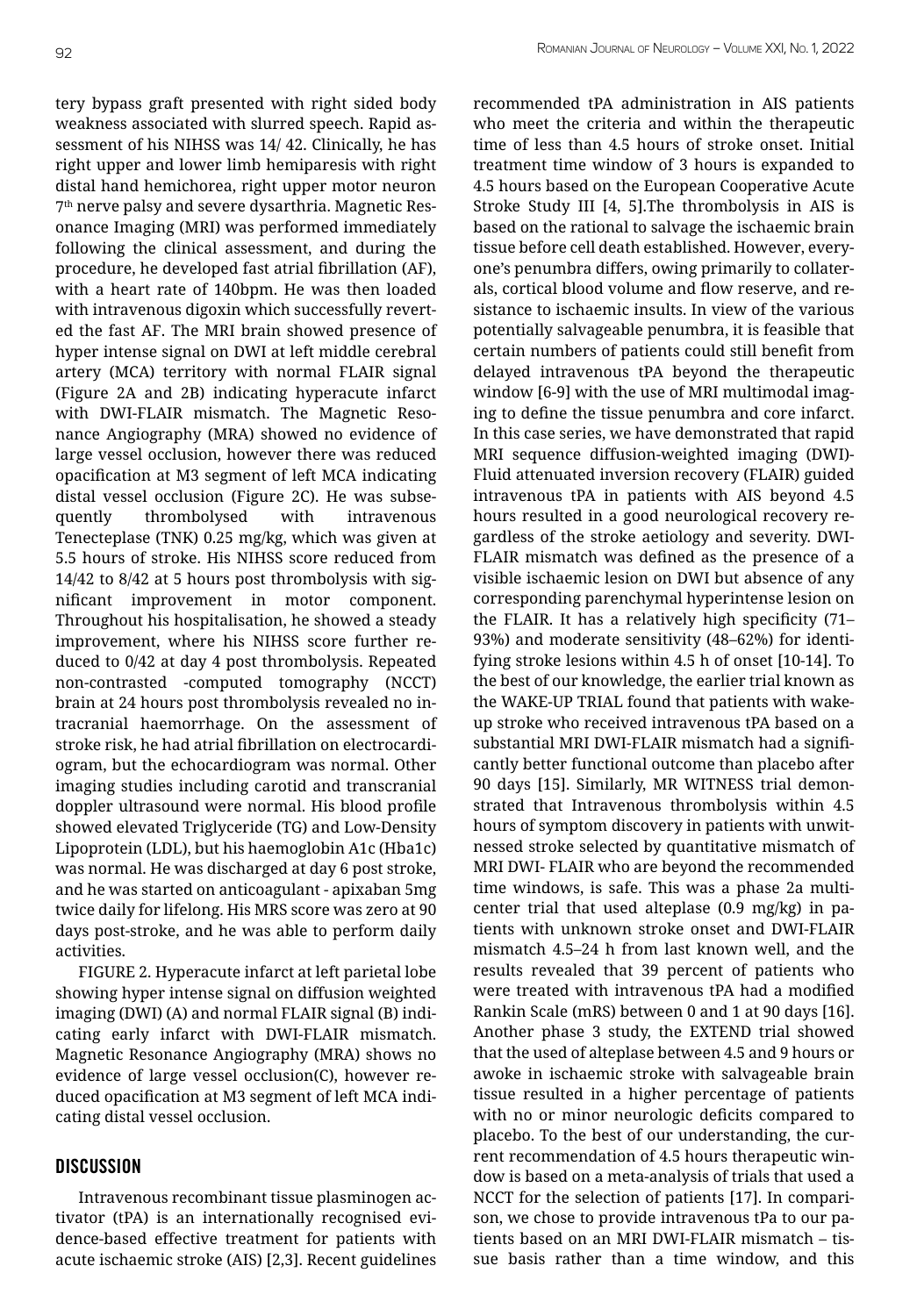resulted in good neurological recovery regardless of the aetiology of large or small vessel occlusion or cardioembolic events. This implies that the penumbra is almost as significant, if not more so, than the time of onset of neurological deficit in determining which patients will benefit most from reperfusion therapy [18]. The use of MRI DWI/Perfusion weighted imaging (PWI) mismatch is another method that support the use of penumbral tissue-based selection for intravenous thrombolysis reperfusion therapy beyond 3 hours in AIS patients [19].This concept is supported by evidence from the Echoplanar Imaging Thrombolytic Evaluation Trial (EPITHET) where alteplase significantly attenuate the infarct growth when using co-registration technique to determine the mismatch PWI and DWI. On the other hand, computed tomography perfusion (CTP) with contrast is a more feasible alternative to MRI DWI/PWI in detecting penumbra and widely available in most of the stroke centres particularly in middle- or lower-income country such as in Malaysia. A previous study on CTP guided intravenous thrombolysis in patients with wake-up stroke (WUS), stroke with unknown onset (SUKO) or stroke beyond 4.5 hours from last seen normal, seems to be safe and have similar functional outcomes and similar rates of symptomatic intracranial cerebral haemorrhage (SICH) to patients treated with standard therapeutic window – less than 4.5 hours [20]. Furthermore, despite being outside of the therapeutic window, both of our patients received intravenous Tenecteplase (TNK) 0.25mg/kg as a reperfusion therapy, which resulted in a robust clinical recovery. This is interest-

*Conflict of interest:* none declared *Financial support:* none declared

#### **REFERENCES**

- 1. Cheng NT, Kim AS. Intravenous Thrombolysis for Acute Ischemic Stroke Within 3 Hours Versus Between 3 and 4.5 Hours of Symptom Onset. *Neurohospitalist.* 2015;5(3):101-9.
- 2. Tissue plasminogen activator for acute ischemic stroke. *N Engl J Med.* 1995;333(24):1581-7.
- 3. Generalized efficacy of t-PA for acute stroke. Subgroup analysis of the NINDS t-PA Stroke Trial. *Stroke.* 1997;28(11):2119-25.
- 4. Hacke W, Kaste M, Bluhmki E et al. Thrombolysis with alteplase 3 to 4.5 hours after acute ischemic stroke. *N Engl J Med.* 2008; 359(13):1317-29.
- 5. Shobha N, Buchan AM, Hill MD. Canadian Alteplase for Stroke Effectiveness S. Thrombolysis at 3-4.5 hours after acute ischemic stroke onset--evidence from the Canadian Alteplase for Stroke Effectiveness Study (CASES) registry. *Cerebrovasc Dis.* 2011; 31(3):223-8.
- 6. Lees KR, Bluhmki E, von Kummer R et al. Time to treatment with intravenous alteplase and outcome in stroke: an updated pooled analysis of ECASS, ATLANTIS, NINDS, and EPITHET trials. *Lancet*  (London, England). 2010;375(9727):1695-703.
- 7. Hjort N, Butcher K, Davis SM et al. Magnetic resonance imaging criteria for thrombolysis in acute cerebral infarct. *Stroke.*  2005;36(2):388-97.

ing as to our understanding, TNK is a non-Food and Drug Administration (FDA) -approved intravenous (IV) thrombolytic, used as an off-label treatment for AIS. However, few recent trials comparing Tenecteplase and alteplase suggested that Tenecteplase is at least as efficacious as alteplase with regards to neurological improvement. Tenecteplase has a potential advantage over alteplase in that it has higher fibrin specificity and a longer half-life [21].Study conducted by Parsons et al showed that AIS patients who had symptoms for 6 hours or less who received Tenecteplase had better reperfusion on imaging studies and clinical neurologic outcomes at 24 hours, and Tenecteplase 0.25 mg/kg had superior outcomes than those who received alteplase for all efficacy effects, including severe disability at 90 days [22]. Another recent study by Campbell et al found that Tenecteplase before thrombectomy was associated with a higher incidence of reperfusion and better functional outcome than alteplase among patients with ischemic stroke treated within 4.5 hours after symptom onset [23].

In conclusion, our case study demonstrates that thrombolysis in late-time window stroke patients using penumbra-based imaging is both safe and effective, resulting in significant neurological recovery, particularly at 90 days after stroke. Extensive research on penumbra-based thrombolysis should be conducted, including the benefit of using the Tenecteplase as a thrombolytic agent in acute ischemic stroke patients who presented beyond the 4.5-hour time window.

- 8. Li YH, Li MH, Zhao JG, Wang W. MRI-based ultrafast protocol thrombolysis with rt-PA for acute ischemia stroke in 12-hour time window. *J Neuroimaging.* 2011;21(4):332-9.
- 9. Ebinger M, Scheitz JF, Kufner A et al. MRI-based intravenous thrombolysis in stroke patients with unknown time of symptom onset. *Eur J Neurol.* 2012;19(2):348-50.
- 10. Thomalla G, Cheng B, Ebinger M et al. DWI-FLAIR mismatch for the identification of patients with acute ischaemic stroke within 4·5 h of symptom onset (PRE-FLAIR): a multicentre observational study. *The Lancet Neurology.* 2011;10(11):978-86.
- 11. Thomalla G, Rossbach P, Rosenkranz M et al. Negative fluid-attenuated inversion recovery imaging identifies acute ischemic stroke at 3 hours or less. *Ann Neurol.* 2009;65(6):724-32.
- 12. Ebinger M, Galinovic I, Rozanski M et al. Fluid-attenuated inversion recovery evolution within 12 hours from stroke onset: a reliable tissue clock? *Stroke.* 2010;41(2):250-5.
- 13. Aoki J, Kimura K, Iguchi Y et al. FLAIR can estimate the onset time in acute ischemic stroke patients. *J Neurol Sci.* 2010;293(1-2):39-44.
- 14. Petkova M, Rodrigo S, Lamy C et al. MR imaging helps predict time from symptom onset in patients with acute stroke: implications for patients with unknown onset time. *Radiology.* 2010;257(3):782-92.
- 15. Thomalla G, Simonsen CZ, Boutitie F et al. MRI-Guided Thrombolysis for Stroke with Unknown Time of Onset. *N Engl J Med.*  2018;379(7):611-22.